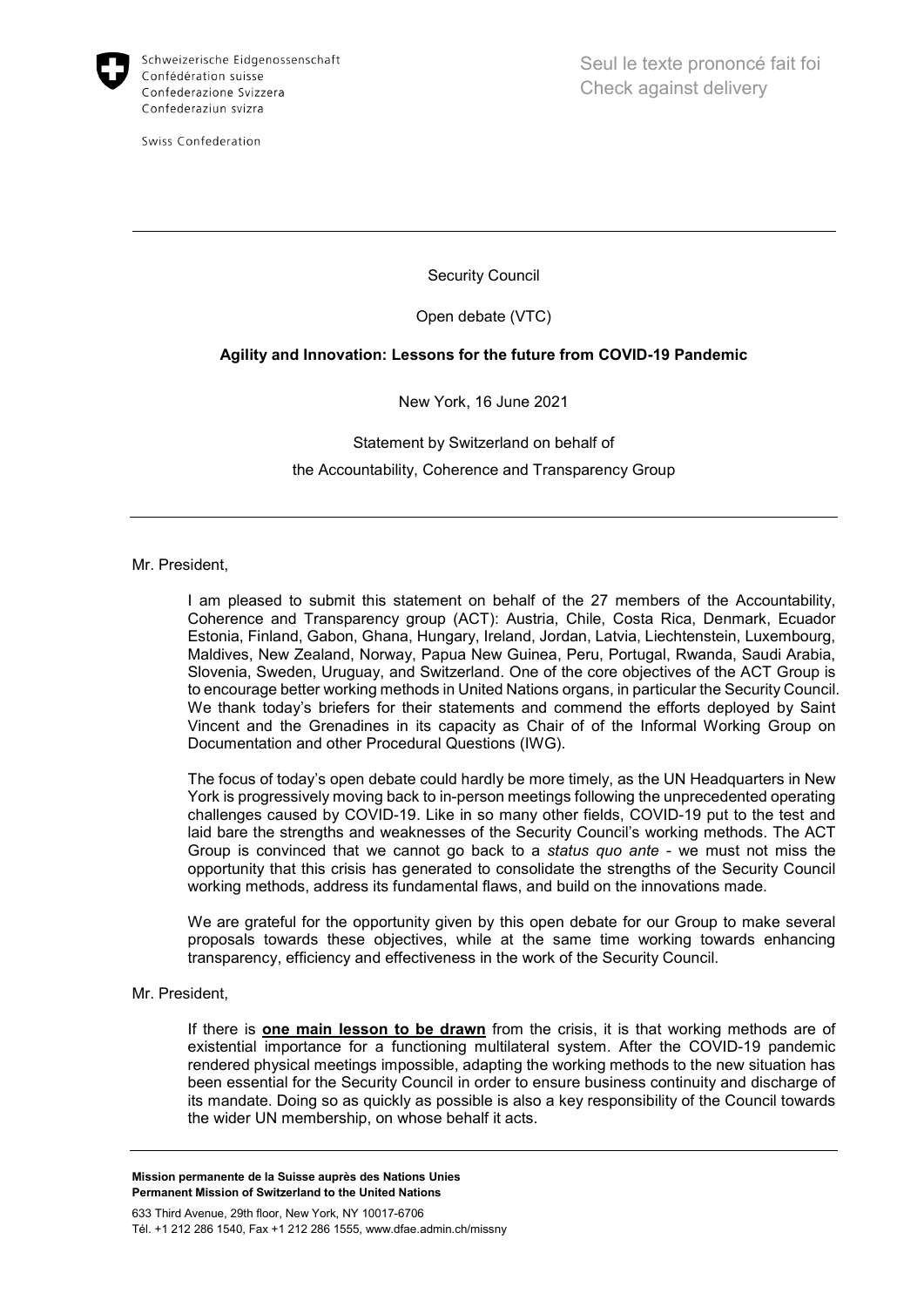The ACT Group thus welcomes the leadership by successive presidencies to adapt the working methods to constantly evolving circumstances during the crisis. We equally welcome the constant engagement on working methods, either in the framework of the IWG or with regular discussions under "AoB". We also look favorably at the trend of addressing issues related to working methods during opening and wrap-up sessions, including with the direct participation of the IWG Chair. The ACT Group calls on the Council to keep this positive momentum and focus on constant improvement of working methods as we move back to the Council Chamber. Expediting the adoption of the eight draft notes of the president currently being discussed in the IWG would be an important contribution towards these goals.

A **second lesson to be drawn** from the last fifteen months is that this crisis has forced people and institutions to adapt and innovate. The ACT Group would like to commend Security Council members that have taken innovative initiatives in the field of working methods. We see great merit in considering the present crisis as a positive opportunity to make permanent some recent adaptations, provided that they reinforce the transparency, efficiency and effectiveness of the Security Council also under normal circumstances.

Among these, there is no doubt that the virtual meetings allowed for greater high-level participation from capital in Council meetings. The ACT Group sees merit in considering maintaining whenever appropriate the possibility of virtual high-level participation of all UN members and to combine it with in-person meetings of the Council. Such hybrid formats would not only enhance the inclusion of the Council's work but also provide more equal access at highlevel by member States from around the world. The holding of virtual meetings has also enabled the participation of some civil society briefers who may have been otherwise unable to visit New York in person, a practice that the ACT Group encourages. We also invite the Security Council to continue the practice of the written circulation to all permanent missions of all statements made by briefers and Council members during open meetings, including EoVs during adoptions of resolutions. Furthermore, the ACT Group calls on the Council to continue the positive momentum towards the continued institutionalization of wrap-up sessions, a clearly noticeable trend in the last two years. We call on Council members to continue to work towards the improvement of this well-established format, in particular with regard to interactivity and substance of discussions and to draw from the proposals contained in the *ACT Non-paper on wrap-up session* of 14 June 2021.

A **third lesson to be drawn** from the COVID-19 pandemic is that there is still room for improvements if/when the Council is faced with another situation requiring extraordinary adaptations to the functioning of the Council. The ACT Group calls on the Council to actively engage in contingency planning, including on the basis of – but not limited to –the proposals made by the IWG Chair. In doing so, the Council's primary objective should be ensuring that such contingency plans allow the Council and its subsidiary organs to carry out all aspects of its work, in particular enabling the Council to vote virtually and in real time on both substantive and procedural matters, in line with Article 27 of the UN Charter and the Provisional Rules of Procedure, and to ensure official meeting records for Council public meetings that would reflect the meetings verbatim. We regret that, during the current pandemic, health restrictions impacted the inclusivity of the Council both for non-Council Members and for other stakeholders. It is crucial that the participation of civil society representatives, in particular women and youth, be strengthened under any circumstances.

Furthermore, as the digitalization of our societies is accelerating, the Council would be remiss not to harness the potential provided by technology in order to better function under any circumstances. While we reiterate our strong preference for participation by non-Council members through physical presence at the UNHQ, it cannot be excluded that situations necessitating the use of virtual participation at meetings emerge in the future. For those circumstances (and indeed while open debates continue to be conducted virtually), we urgently need to find a solution to enable non-Council members to participate fully and directly in virtual open debates. For both normal and extraordinary circumstances, the ACT Group also reiterates its invitation for the Council to explore the possibility of receiving more dynamic virtual briefings (including data-based presentations, visualization and/or augmented reality) and of conducting

**Mission permanente de la Suisse auprès des Nations Unies Permanent Mission of Switzerland to the United Nations**

633 Third Avenue, 29th floor, New York, NY 10017-6706 Tél. +1 212 286 1540, Fax +1 212 286 1555, www.dfae.admin.ch/missny